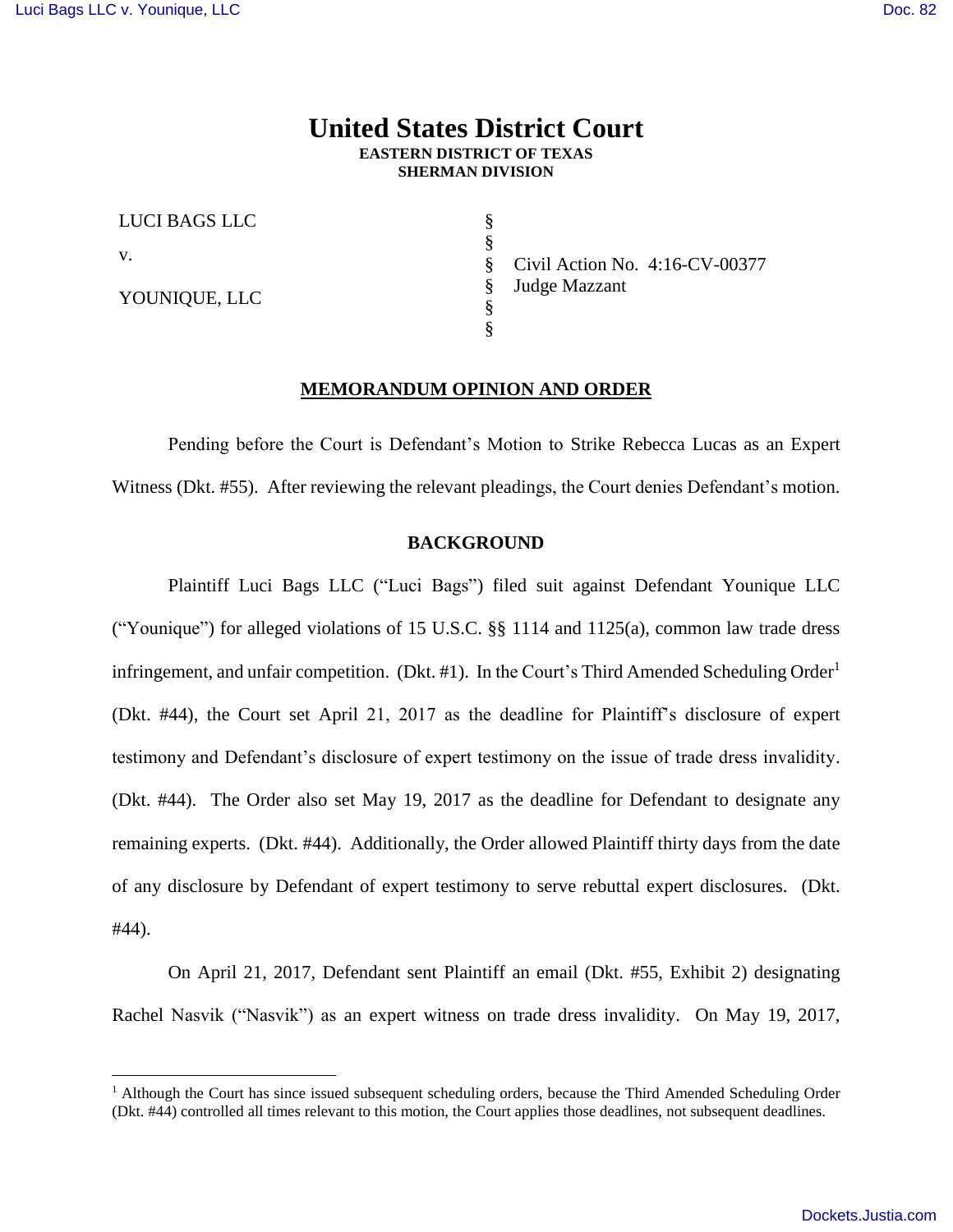Defendant sent Plaintiff a comprehensive list of its designated experts (Dkt. #57, Exhibit 1), which included Nasvik. On June 19, 2017, Plaintiff sent Defendant Plaintiff's Supplemental Rule 26(a)(2) Disclosures designating Rebecca Lucas ("Lucas") as a rebuttal non-retained expert (Dkt. #55, Exhibit 3).

On August 2, 2017, Defendant filed its Motion to Strike Lucas as an expert witness (Dkt. #55) claiming Plaintiff's designation as untimely. On August 16, 2017, Plaintiff filed its response. (Dkt. #57). Subsequently, Defendant filed its reply (Dkt. #64) on August 30, 2017, and Plaintiff filed its sur-reply on September 6, 2017 (Dkt. #65).

Defendant argues Plaintiff's designation is untimely because it did not occur within thirty days of Defendant's designation of Nasvik on April 21, 2017. Furthermore, Defendant contends that even if the Court finds the designation timely, Lucas's testimony is unsupported by any factual basis and is outside the scope of a non-retained expert.<sup>2</sup> Conversely, Plaintiff argues it timely disclosed Lucas because Defendant's email on April 21, 2017 did not constitute a proper disclosure, meaning Plaintiff had thirty days from Defendant's subsequent designation, May 19, 2017, to make its rebuttal disclosure. Additionally, Plaintiff contends Lucas's anticipated testimony is within the scope of her designation as a non-retained expert.

# **LEGAL STANDARD**

Federal Rule of Evidence 702 provides for the admission of expert testimony that assists the trier of fact to understand the evidence or to determine a fact in issue. FED. R. EVID. 702. A district court must make a preliminary determination, when requested, as to whether the requirements of Rule 702 are satisfied with regard to a particular expert's proposed testimony. *See Daubert v. Merrell Dow Pharm., Inc.*, 509 U.S. 579, 592−93 (1993). Courts act as gatekeepers of

 $\overline{a}$ 

<sup>2</sup> Defendant's objection relates only to Lucas testifying as an expert witness, not a fact witness. (Dkt. #64 at p. 2 n.1).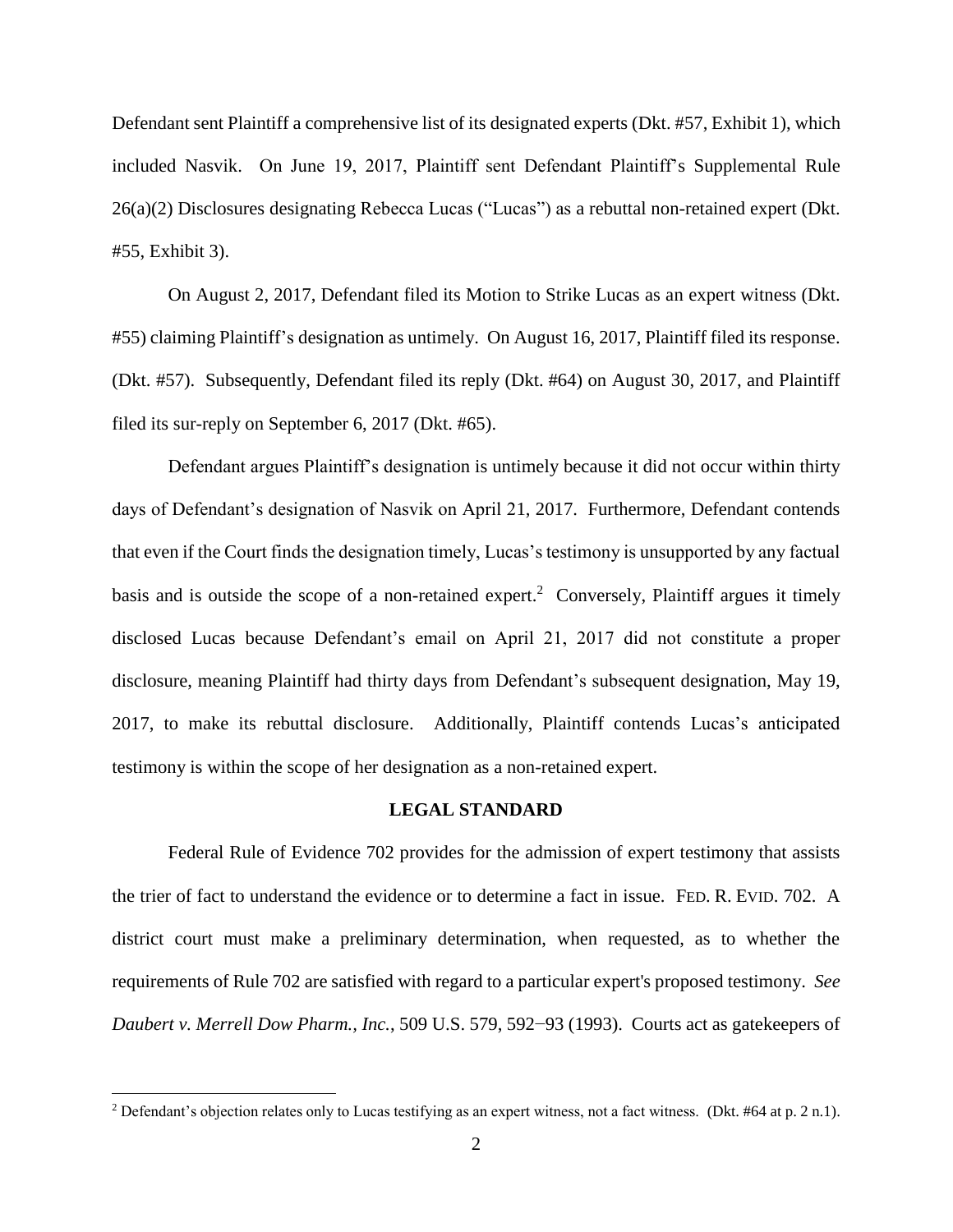expert testimony "to make certain that an expert, whether basing testimony upon professional studies or personal experience, employs in the courtroom the same level of intellectual rigor that characterizes the practice of an expert in the relevant field." *Kumho Tire Co. v. Carmichael*, 526 U.S. 137, 152 (1999). The party offering the expert's testimony has the burden to prove by a preponderance of the evidence that: (1) the expert is qualified; (2) the testimony is relevant to an issue in the case; and (3) the testimony is reliable. *Daubert*, 509 U.S. at 590−91.

Federal Rule of Civil Procedure  $26(a)(2)(B)$  states that the disclosure of a witness must be accompanied by a written report, "if the witness is one retained or specially employed to provide expert testimony in the case or one whose duties as the party's employee regularly involve giving testimony." FED. R. CIV. P. 26(a)(2)(B). Rule 26(a)(2)(C) governs the disclosure requirements for other expert witnesses, mandating that the "disclosure must state: (i) the subject matter on which the witness is expected to present evidence under Federal Rule of Evidence 702, 703, or 705; and (ii) a summary of the facts and opinions to which the witness is expected to testify." FED. R. CIV. P. 26(a)(2)(B). "Courts require a party seeking to avoid producing a full expert report to show the proposed expert is not required to submit a report." *Diamond Consortium, Inc. v. Manookian*, No. 4:16-cv-00094, 2017 WL 2936218, at \*2 (E.D. Tex. July 10, 2017) (citations omitted).

#### **ANALYSIS**

#### **A. Timeliness of Plaintiff's Disclosure of Rebecca Lucas**

In determining whether Plaintiff timely disclosed Lucas, the Court first addresses whether Defendant's email (Dkt. #55, Exhibit 2) to Plaintiff constituted a Rule  $26(a)(2)$  designation of Nasvik triggering the thirty-day response period. Defendant argues its email on April 21, 2017 properly designated Nasvik under Rule 26. Plaintiff contends Defendant's designation did not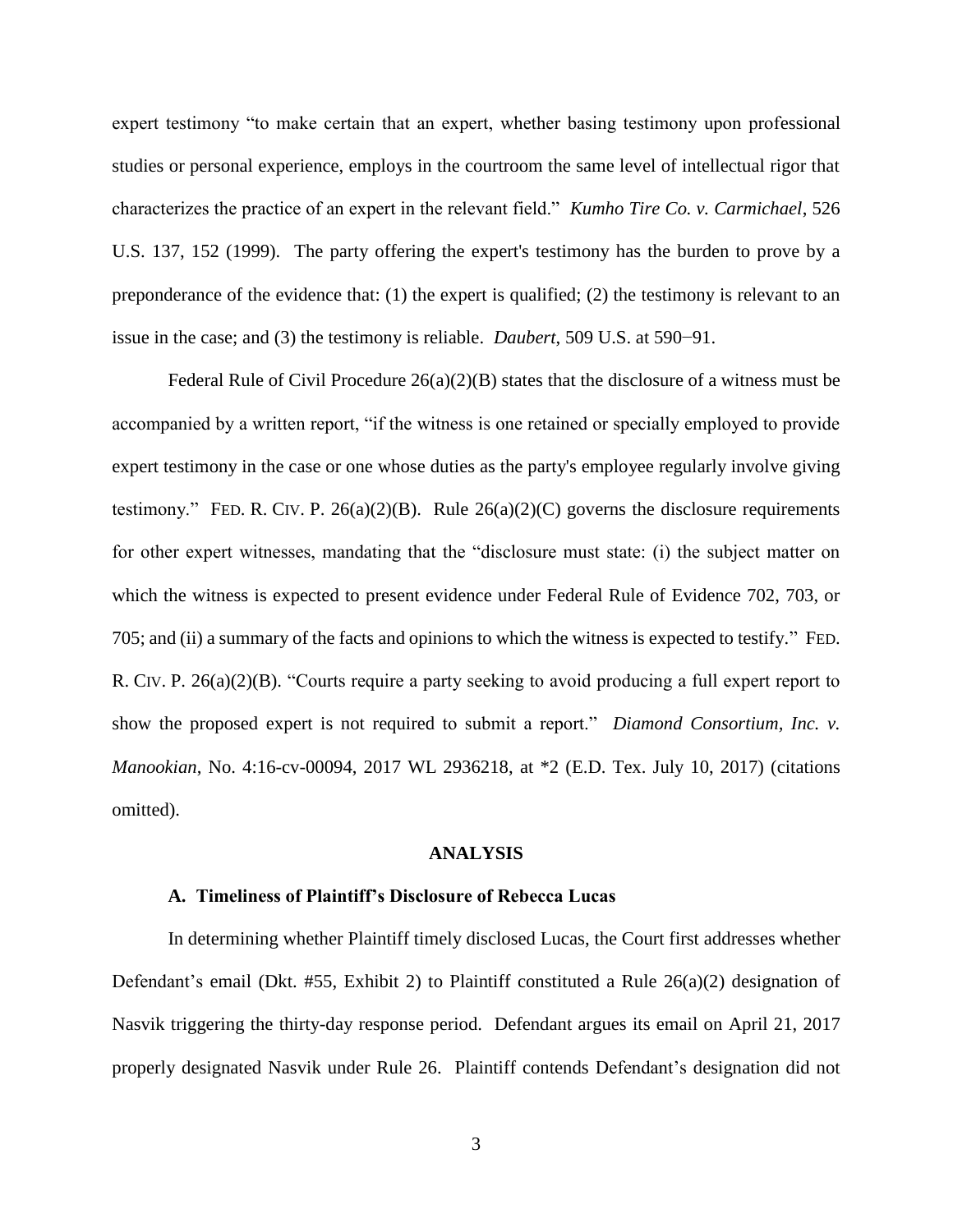occur until May 19, 2017, when Defendant served Plaintiff with a "formal disclosure identifying Nasvik as an expert."

Under Federal Rule of Civil Procedure  $26(a)(2)(A)$ , "a party must disclose to other parties the identity of any witness it may use at trial to present evidence under Federal Rule of Evidence 702, 703, or 705." FED. R. CIV. P. 26(a)(2)(A). If the witness is "retained or specially employed to provide expert testimony" the disclosure must include a written report prepared and signed by the witness. FED. R. CIV. P.  $26(a)(2)(B)$ . "A party must make these disclosures at the times and in the sequence the [C]ourt orders." FED. R. CIV. P. 26(a)(2)(D). Additionally, "unless the [C]ourt orders otherwise, all disclosures under Rule 26(a) must be in writing, signed, and served." FED. R. CIV. P. 26(a)(4).

Here, Defendant's email (Dkt. #55, Exhibit 2) identified Nasvik as one of its experts and contained a written report signed by Nasvik (Dkt. #57, Exhibit 2). Further, Defendant sent the email on April 21, 2017, within the deadline prescribed in the Court's Scheduling Order (Dkt. #44). Finally, the email, signed by the Defendant's attorney, constitutes a signed writing properly served on Plaintiff. *See Williamson v. Bank of N.Y. Mellon*, 947 F. Supp. 2d 704, 710–11 (N.D. Tex. 2013) (holding an attorney's signature block constitutes their signature); FED. R. CIV. P. 5(b)(2)(E) (stating service by electronic means is appropriate if the parties consent). Because Defendant's email satisfied the requirements in Rule 26, the Court finds Defendant's email properly designated Nasvik as an expert witness. As such, Plaintiff had thirty days from April 21, 2017 to serve Defendant with its rebuttal expert disclosures.

Plaintiff argues Defendant's formal disclosure on May 19, 2017 belies Defendant's argument that Defendant designated Nasvik via email on April 21, 2017. The Court disagrees. As discussed above, Defendant's email satisfied the requirements under Rule 26. Additionally,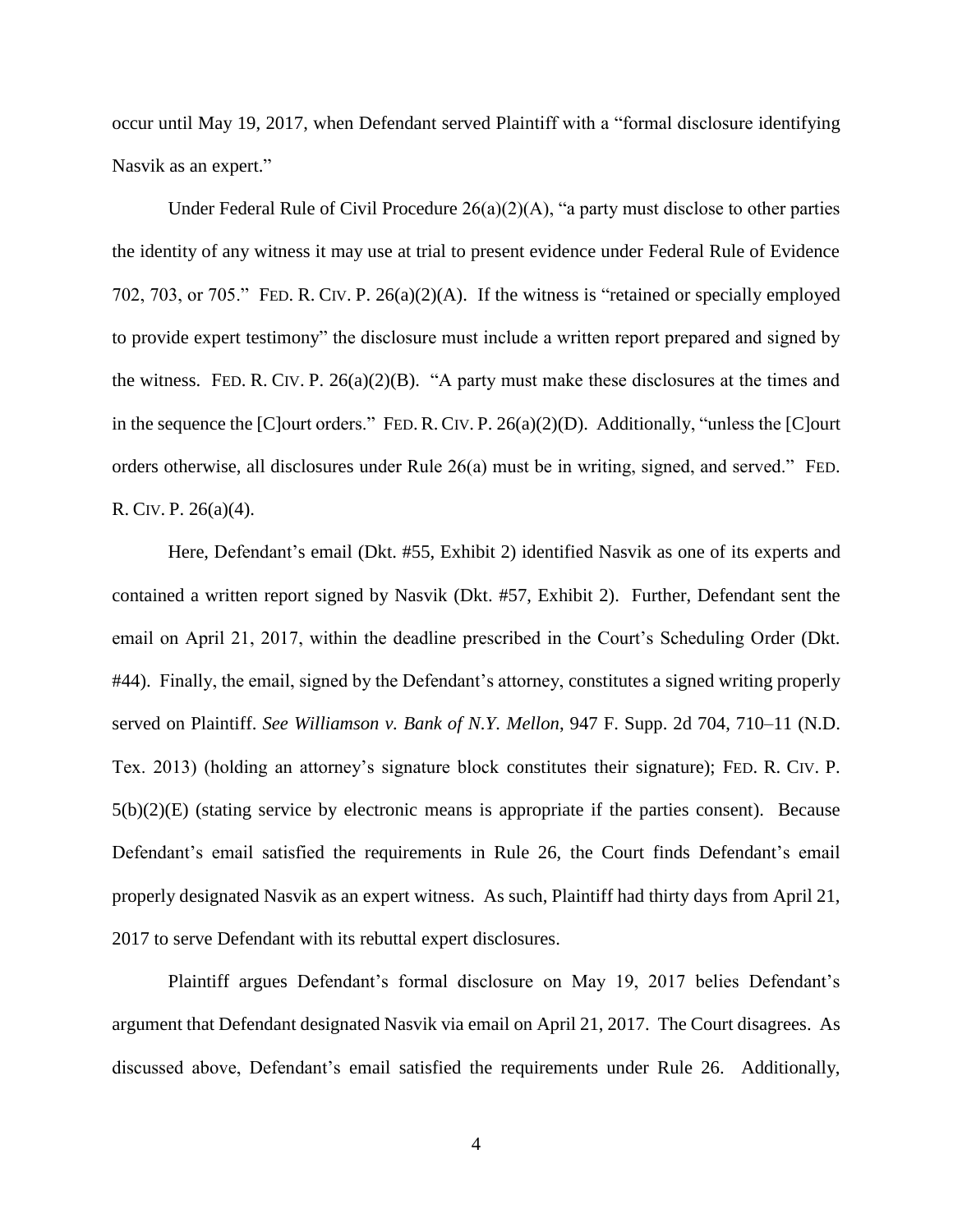Plaintiff knew Defendant's deadline to designate an expert on trade dress invalidity ended April 21, 2017. On this date, Defendant sent Plaintiff an email and expert report making clear the role Nasvik played in addressing trade dress invalidity. Moreover, although Defendant could designate experts until May 19, 2017, such designations were for experts unrelated to trade dress invalidity, which Plaintiff knew.

Because the Court finds Defendant's email (Dkt. #55, Exhibit 2) constitutes a proper designation under Rule 26(a)(2), the Court next determines whether Plaintiff timely disclosed Lucas as a rebuttal non-retained expert.

Pursuant to the Court's Scheduling Order (Dkt. #44), Plaintiff had thirty days from Defendant's designation of expert witnesses to serve rebuttal expert disclosures. Because Defendant designated Nasvik on April 21, 2017, Plaintiff had until May 22, 2017 to serve rebuttal expert disclosures.<sup>3</sup> Plaintiff did not designate Lucas until June 19, 2017, outside the thirty-day time period. (Dkt. #55, Exhibit 3). Accordingly, Plaintiff failed to timely designate Lucas.

# **B. Whether an Untimely Designated Expert Should be Excluded**

When a party fails to provide information required by Rule 26(a), "the party is not allowed to use that information . . . to supply evidence on a motion . . . or at a trial, unless the failure was substantially justified or is harmless." FED. R. CIV. P. 37(c)(1). "The determination of whether a Rule 26(a) violation is justified or harmless is entrusted to the broad discretion of the district court." *Diamond Consortium*, 2017 WL 2936218, at \*3 (citations omitted). In making this determination, the Court considers four factors. *Hamburger v. State Farm Mut. Auto Ins. Co.*, 361 F.3d 875, 883 (5th Cir. 2004); *Bradley v. U.S.*, 866 F.2d 120, 124−25 (5th Cir. 1989). These include: "(1) the explanation for the failure to identify the witness; (2) the importance of the

 $\overline{a}$ 

<sup>&</sup>lt;sup>3</sup> Because thirty days from April 21, 2017 falls on a Sunday, the effective date is the first business day following the deadline imposed. *See* Dkt. #44 at n.1.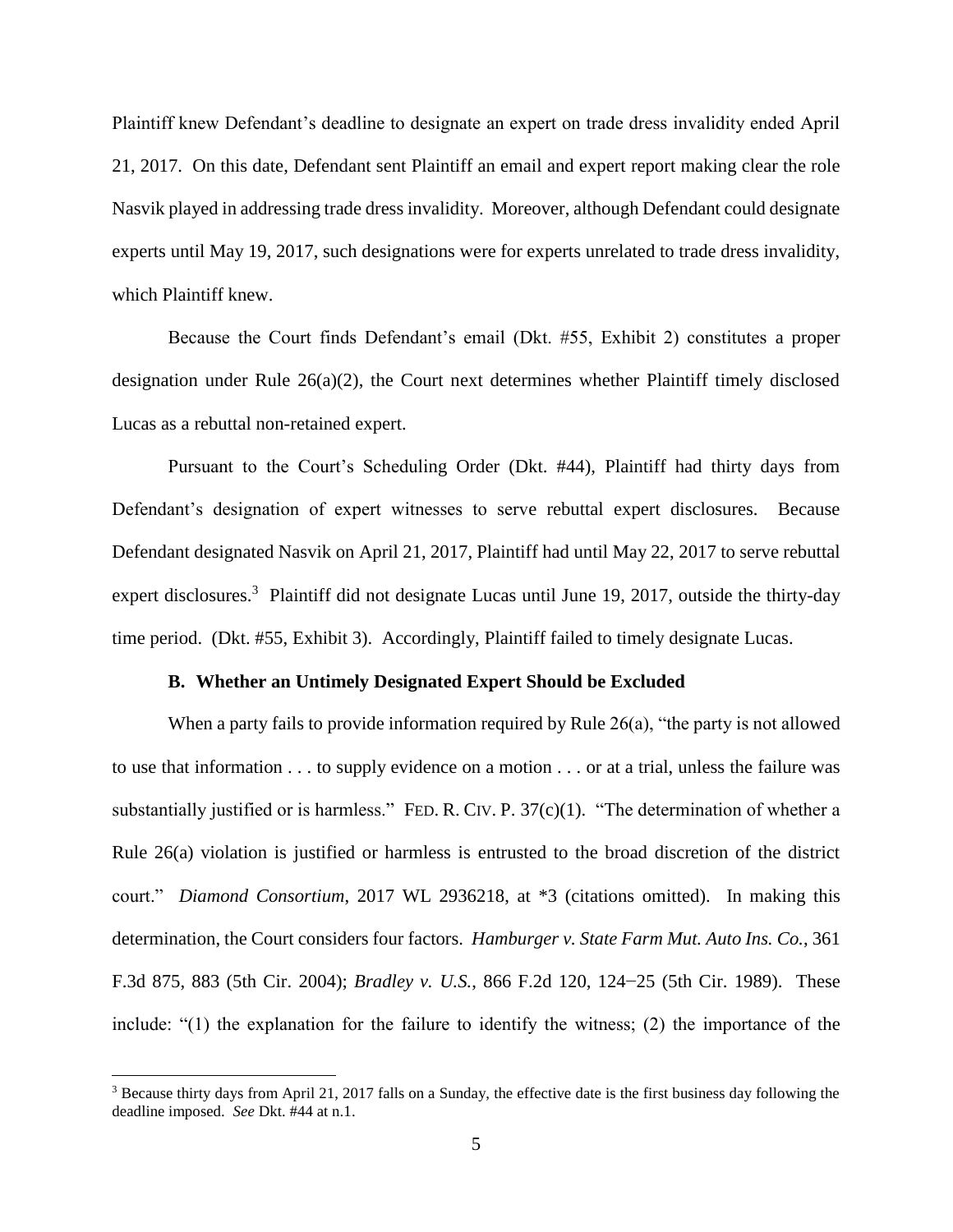testimony; (3) potential prejudice in allowing the testimony; and (4) the availability of a continuance to cure such prejudice." *Hamburger*, 361 F.3d at 883 (citing *Geiserman v. MacDonald*, 893 F.2d 787, 791 (5th Cir. 1990)). After considering these factors, the Court finds exclusion of Lucas is improper.

# **1. Explanation for Failure to Timely Disclose**

Defendant argues Plaintiff offers no excuse for an untimely designation. Plaintiff contends any delay resulted from miscommunication and misunderstanding. Specifically, Plaintiff claims because it believed Defendant did not designate Nasvik until May 19, 2017, Plaintiff thought it had until June 19, 2017 to designate Lucas.

As explained above, Plaintiff knew Defendant's deadline to designate an expert on trade dress invalidity ended April 21, 2017. On this date, Defendant sent Plaintiff an email and expert report making clear Nasvik's role in addressing trade dress invalidity. Although Defendant could designate experts until May 19, 2017, such designations were for experts unrelated to trade dress invalidity. Taking these facts and circumstances into consideration, the Court finds the first factor weighs in favor of excluding Lucas's testimony as an expert.

#### **2. Importance of the Testimony**

In Plaintiff's response (Dkt. #57), Plaintiff states it only designated Lucas "out of an abundance of caution" since Lucas's testimony "will be primarily, if not entirely, factual." (Dkt. #57 at p. 3). Further, Plaintiff explained "[a]s the disclosure relates to topics and testimony that Ms. Lucas is already permitted to offer as a fact witness and was only made out of an abundance of caution lest any testimony be construed as falling within the scope of 'expert' opinion, *the importance of the 'expert' component of Ms. Lucas's testimony is minimal*." (Dkt. #57 at p. 4) (emphasis added). Thus, although Lucas's testimony is important, its importance is not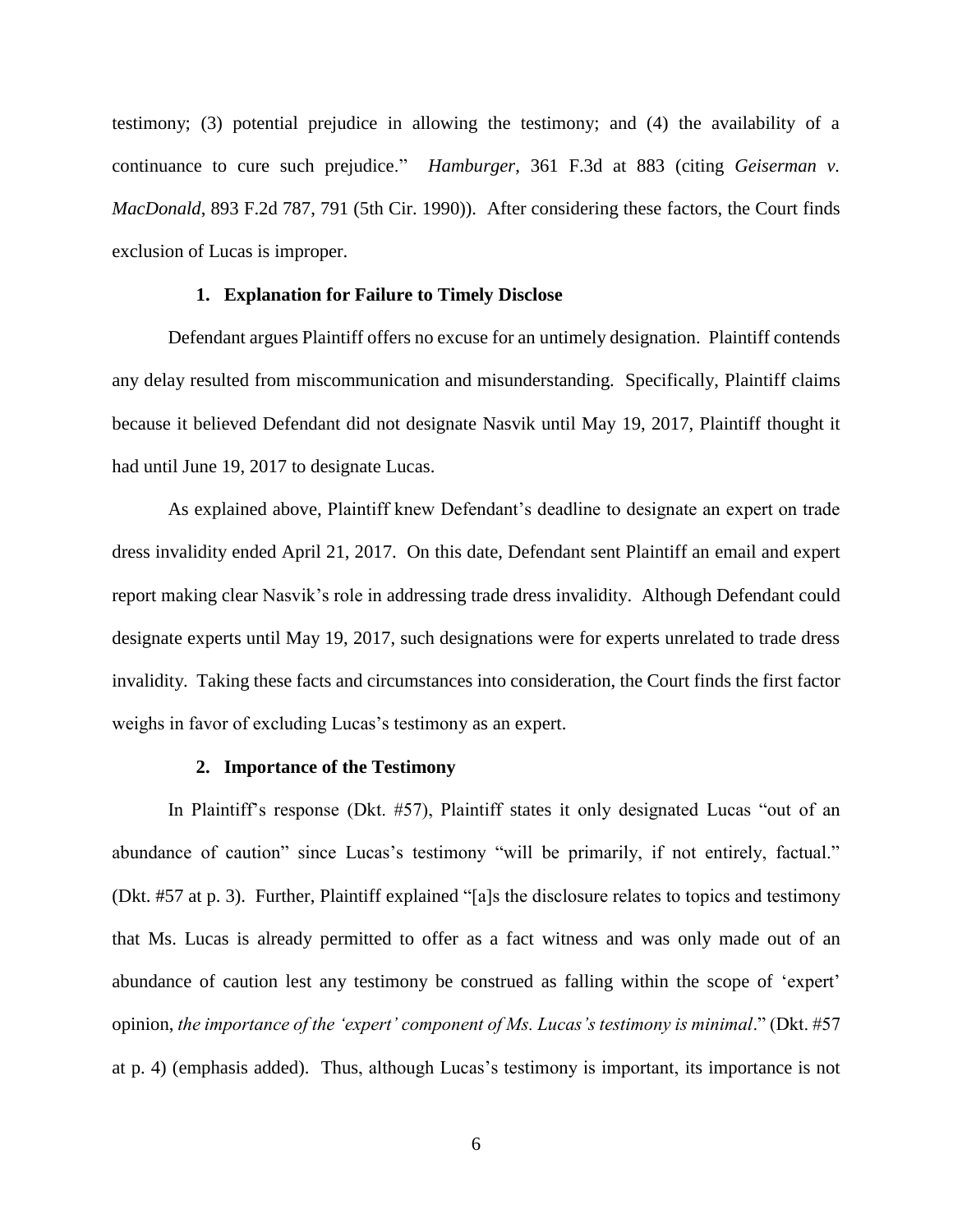grounded in Lucas's designation as an expert. As such, the Court finds the second factor weighs in favor of excluding Lucas's testimony as an expert.

## **3. Potential Prejudice to the Opposing Party in Allowing the Testimony/Evidence**

Defendant argues Plaintiff's untimely designation of Lucas prejudiced Defendant by preventing Defendant from timely noticing an expert deposition of Lucas. As such, Defendant claims allowing Lucas to testify at trial as an expert without the ability to depose her is unfairly prejudicial. Conversely, Plaintiff contends prejudice is nonexistent because Defendant deposed Lucas as a 30(b)(6) witness, and Defendant did not request an opportunity to question Lucas on her expert opinions. Additionally, Plaintiff argues had Defendant asked, Plaintiff would have allowed for additional questioning and time at Lucas's  $30(b)(6)$  deposition to address Lucas's expert opinions.

Here, the Court finds any prejudice suffered by Defendant is self-imposed. Plaintiff, albeit untimely, designated Lucas as a rebuttal expert on June 19, 2017. Defendant's 30(b)(6) deposition of Lucas occurred on August 29, 2017, more than two months later. Although Defendant argues a 30(b)(6) deposition is not a substitute for an expert designation, Lucas's expert testimony does not differ drastically from her anticipated testimony as Plaintiff's 30(b)(6) designated representative.<sup>4</sup> As such, the Court finds Defendant's failure to confer with Plaintiff in an attempt to address such issues at the 30(b)(6) deposition as inefficient and problematic. Further, as

 $\overline{a}$ 

<sup>&</sup>lt;sup>4</sup> "[Defendant] has already designated these topics for its 30(b)(6) deposition of Luci Bags for which Ms. Lucas will serve as the deponent." (Dkt. #57 at p. 9); *See* Dkt. #57, Exhibit 4 (Disclosure of Lucas's Anticipated Testimony); Dkt. #57, Exhibit 5 (Topics for 30(b)(6) Deposition).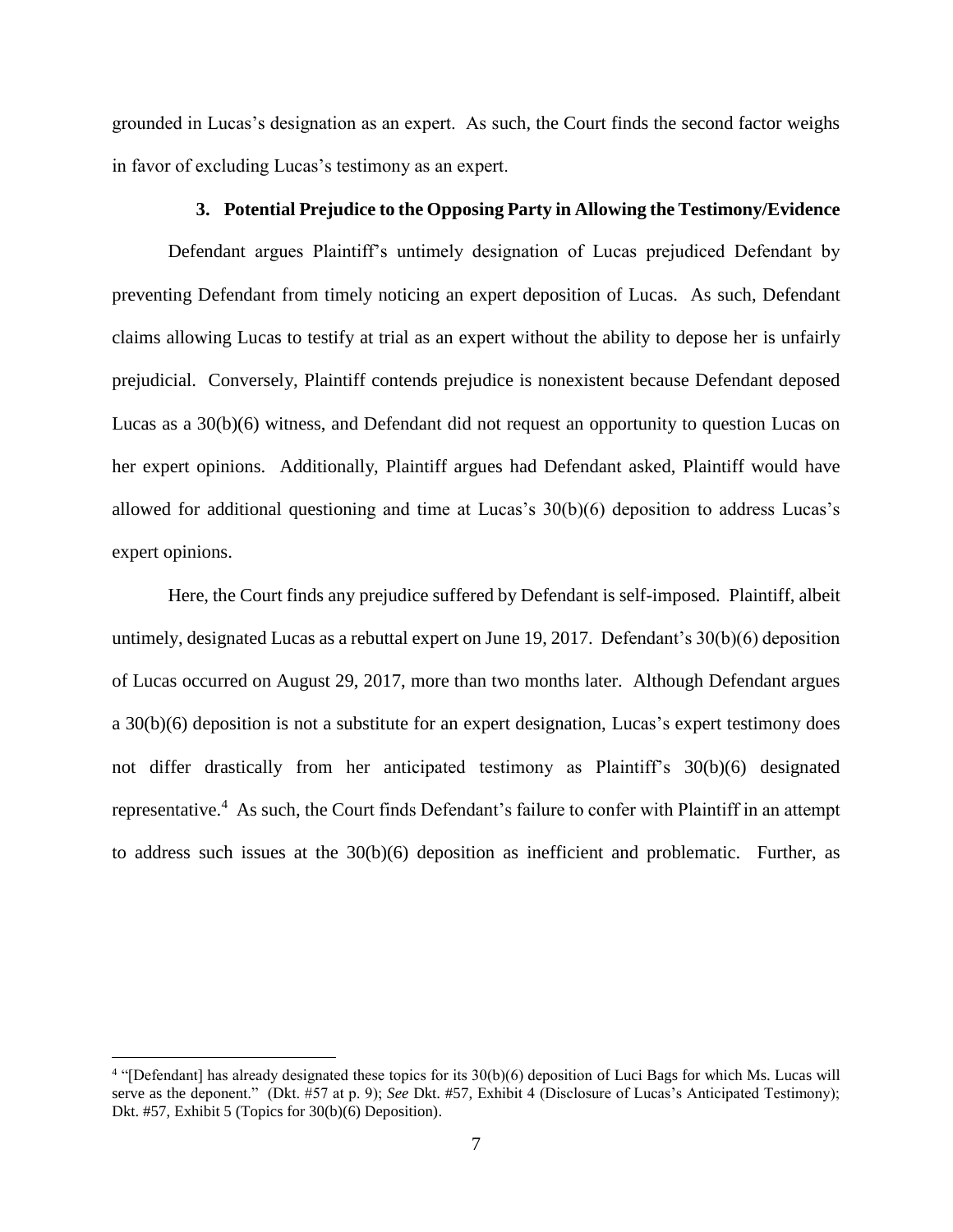explained below, any such prejudice is curable by way of a discovery continuance. As such, the Court finds the third factor weighs against exclusion.

#### **4. The Possibility of a Continuance to Cure Such Prejudice**

Defendant argues granting a continuance in this case places greater financial burdens on Defendant. Plaintiff contends a continuance will not create additional financial burdens on Defendant because Defendant is already deposing Lucas.

The Fifth Circuit has consistently held "a continuance is the preferred means of dealing with a party's attempt to designate a witness out of time." *In re Complaint of C.F. Bean L.L.C.*, 841 F.3d 365, 374 (5th Cir. 2016) (internal quotations omitted); *Betzel v. State Farm Lloyds*, 480 F.3d 704, 708 (5th Cir. 2007); *Geiserman v. MacDonald*, 893 F.2d 787, 792 (5th Cir. 1990).

Here, the parties filed a Joint Motion for Extension of Time to Complete Discovery (Dkt. #61), which the Court granted (Dkt. #63). In the Court's order (Dkt. #63), the Court extended the deadline for all fact and expert depositions until September 30, 2017. The Court finds ironic Defendant's argument that a continuance fails to cure any alleged prejudice and creates a greater financial burden, when Defendant itself filed a motion seeking an extension of time to complete discovery (Dkt. #61). Because the Court finds a continuance extending the discovery deadline cures any prejudice, and because the Court has already granted such relief, the Court finds the fourth factor weighs against exclusion.

Here, two factors weigh in favor of exclusion, while two factors weigh against exclusion. The Court in its discretion finds exclusion is improper. *See Diamond Consortium*, 2017 WL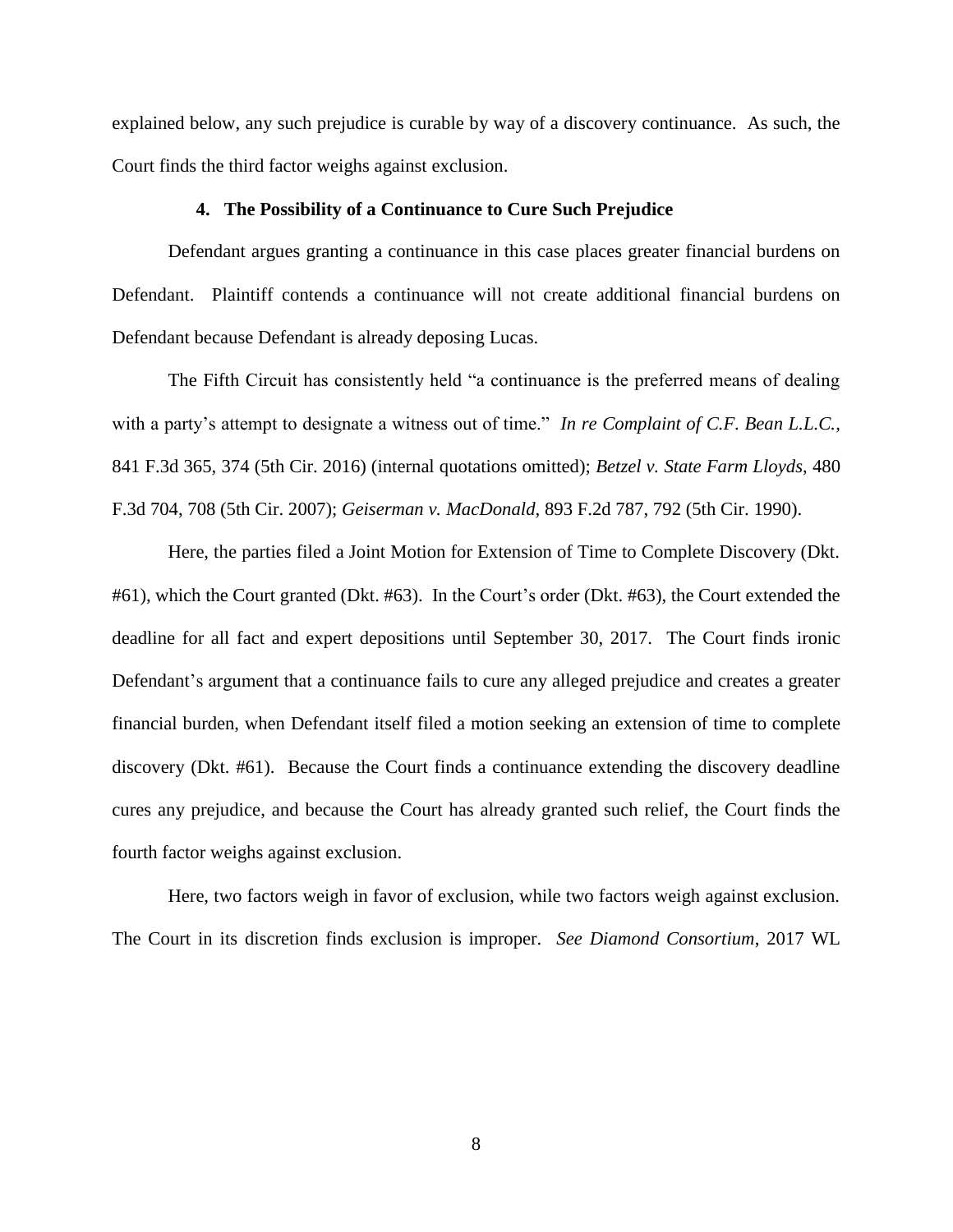2936218, at \*3 (holding the determination of whether Rule 26(a) violation is justified or harmless is entrusted to the broad discretion of the district court).

#### **C. Scope of Lucas's Testimony as a Non-Retained Expert**

Because the Court finds the exclusion of Lucas's testimony as a non-retained expert is improper, the Court next addresses the scope of Lucas's testimony. Defendant makes several arguments regarding the admissibility and scope of Lucas's testimony. The Court addresses each argument in turn.

### **1. Questions of Law or Questions of Fact**

Both parties agree a pre-requisite to proving trade dress infringement is establishing a trade dress qualifies for trade dress protection. Defendant argues Lucas's expert testimony, as it relates to such issues, is inadmissible because these are questions of law. Plaintiff contends such testimony is admissible because it addresses questions of fact.

An expert may never render conclusions of law. *Goodman v. Harris Cty*, 571 F.3d 388, 399 (5th Cir. 2009). However, expert testimony "is not objectionable because it embraces an ultimate issue to be decided by the trier of fact." *Id.* (quoting FED. R. EVID. 704). In order to "demonstrate an unlawful trade dress infringement, the plaintiff must first establish that the trade dress qualifies for trade dress protection. This inquiry encompasses three issues: (1) distinctiveness; (2) secondary meaning; and (3) functionality." *Natural Plymer Int'l Corp. v. S & M Nutec, LLC*, No. 3:03-cv-0461-P, 2004 WL 912568, at \*3 (N.D. Tex. Apr. 27, 2004) (quoting *Sunbeam Prods. v. West Bend Co.*, 123 F.3d 246, 251 (5th Cir. 1997)). All three elements are questions of fact. *Lady Primrose's, Inc. v. After Hours Bath Products, Inc.*, No. 99-40753, 2000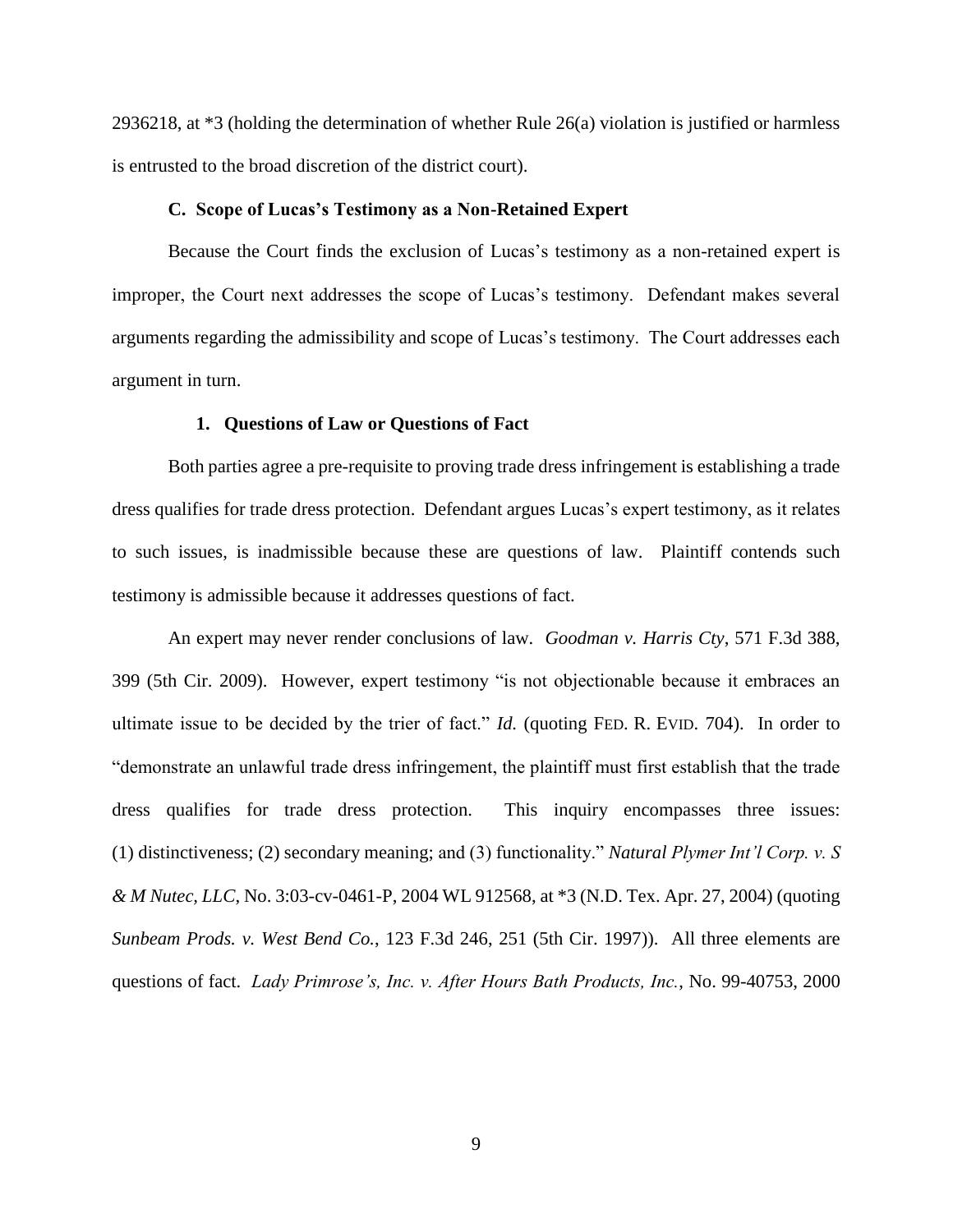WL 309967, at \*1 (5th Cir. Mar. 6, 2000); *Sno-Wizard Mfg., Inc. v. Eisemann Prods. Co.*, 791 F.2d 423, 427 (5th Cir. 1986); *Natural*, 2004 WL 912568, at \*3−\*4.

Here, Defendant argues Lucas's testimony as it relates to secondary meaning and functionality is inadmissible because these are legal questions. Defendant's argument is misplaced. As explained above, these are questions of fact, not law. As such, Lucas's testimony as it relates to these issues is admissible.

#### **2. Matters Outside Personal Knowledge**

Defendant argues the subjects on which Lucas will testify are beyond the ambit of her personal knowledge. Plaintiff contends any opinion Lucas gives are within her personal knowledge gained in her role at Luci Bags.

"A non-retained expert's testimony under Rule  $26(a)(2)(C)$  arises not from his enlistment as an expert, but, rather, from his ground-level involvement in the events giving rise to the litigation." *Diamond Consortium*, 2017 WL 2936218, at \*2 (citations omitted). In defining the scope of a non-retained expert, such testimony is limited to expert opinions based on the expert's personal knowledge and observations. *See Kim v. Time Ins. Co.*, 267 F.R.D. 499, 502 (S.D. Tex. 2008); *Eagle Oil & Gas Co. v. Travelers Prop. Cas. Co. of Am.*, No. 7:12-cv-00133-O, 2014 WL 3744976, at \*8 (N.D. Tex. July 30, 2014).

Defendant claims Lucas's opinions regarding construction techniques of other companies, consumer purchasing habits, commercially acceptable design criteria, and market compensation are inadmissible because these topics are outside Lucas's personal knowledge. Further, Defendant contends Lucas's ground-level experience is limited to her experience designing and selling Luci Bags. The Court is unpersuaded. Here, Lucas is the founder and CEO of Luci Bags. Additionally, Lucas has designed, manufactured, marketed, and sold display tote bags since 2008. It is from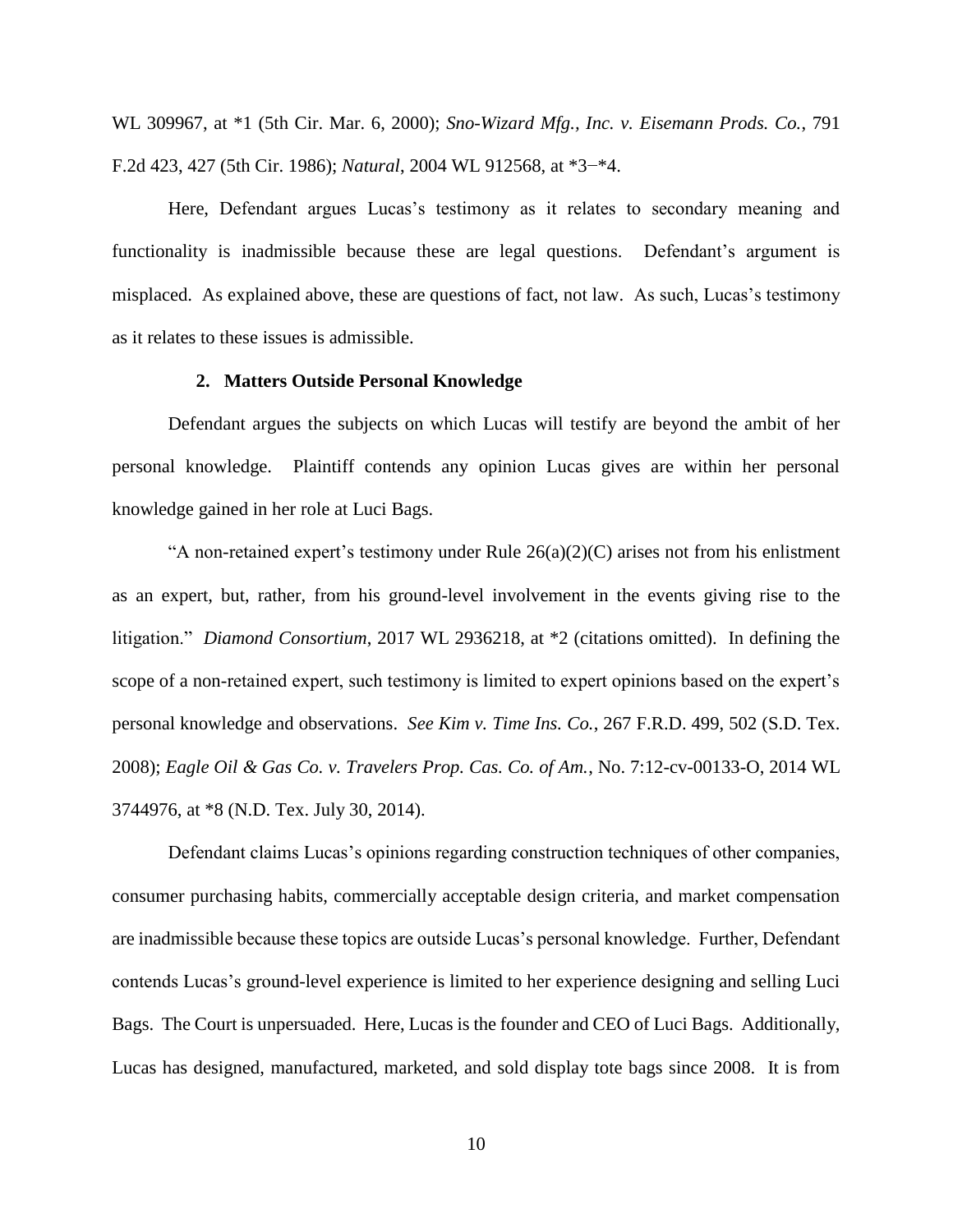such experience and knowledge, i.e. her ground-level involvement, that Lucas bases her opinions. It is evident an individual involved in the designing, manufacturing, marketing, and selling of a product for almost ten years is familiar with the topics listed above. As such, the Court finds Lucas can testify about such topics. However, such testimony is limited by her personal knowledge and observations as the founder and CEO of Luci Bags.

# **D. 26(a)(2)(A) Requirements**

Defendant argues Plaintiff's disclosure of Lucas's summary does not meet the requirements laid out in Rule  $26(a)(2)(C)(i)$ -(ii). Specifically, Defendant claims the summary "is void of factual bases" and lacks details supporting Lucas's conclusions. (Dkt. #55 at p. 15). Conversely, Plaintiff contends the summary "provides a list of the subjects on which Ms. Lucas is expected to testify and then provides a more thorough summary of what those opinions and facts will be." (Dkt. #57 at p. 8).

The Federal Rules of Civil Procedure state that a non-retained expert need only provide a disclosure stating "(i) the subject matter on which the witness is expected to present evidence under Federal Rule of Evidence 702, 703, or 705; and (ii) a summary of the facts and opinions to which the witness is expected to testify." FED.R.CIV. P. 26(a)(2)(C). Regarding the second requirement, "the disclosure must state opinions, not merely topics of testimony[,]" and "contain at least a summary of the facts which the opinions are based." *Everett Fin., Inc. v. Primary Residential Mortg., Inc.*, No. 3:14-cv-1028-D, 2017 WL 90366, at \*2 (N.D. Tex. Jan. 10, 2017); *accord Carr v. Montgomery Cty., Tex.*, No. H-13-279, 2015 WL 5838862, at \*3 (S.D. Tex. Oct. 7, 2015); *Tolan v. Cotton*, No. H-09-1324, 2015 WL 5332171, at \*7 (S.D. Tex. Sept. 14, 2015). The purpose of a non-retained expert's summary is to "ensure that an opposing party has some notice of what the non[-]retained expert will testify about." *Everett Fin.*, 2017 WL 90366, at \*2. The disclosure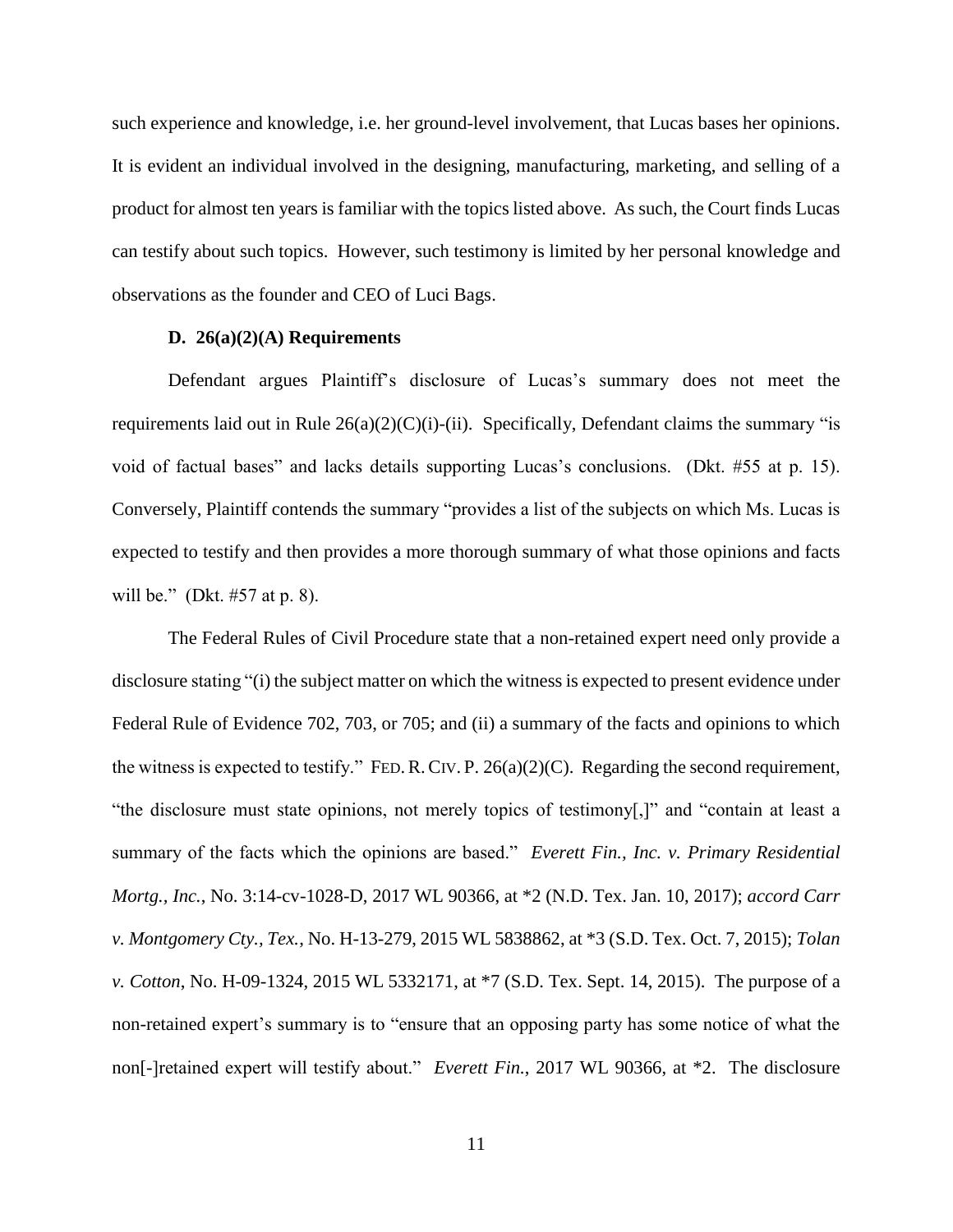requirement for non-retained experts "is intended to be less stringent than those requirements applicable to retained experts." *McCranie v. Home Depot U.S.A., Inc.*, No. 4:15-cv-423-ALM-CAN, 2016 WL 7626597, at \*6 (E.D. Tex. Aug. 25, 2016) (citing FED. R. CIV. P. 26 advisory committee's note (2010)). As such, the Court must take care against requiring undue detail. *Everett Fin.*, 2017 WL 90366, at \*2 (quoting FED. R. CIV. P. 26(a)(2)(C) advisory committee's note).

Here, Plaintiff's disclosure satisfies the requirements under Rule  $26(a)(2)(C)$ . First, the summary provides a description of the subject matter Lucas is expected to present evidence on. For example, the summary states Lucas is expected to testify on "the design, construction, and manufacture of Luci Bags display tote bags; the design, construction, and manufacture of other display tote bags on the market; and different ways that display bags, including totes, can be designed, constructed, and/or manufactured." (Dkt. #57, Exhibit 4 at p. 2.)

Second, Plaintiff's disclosure provides several opinions on which Lucas is anticipated to testify. For example, Lucas is expected to testify "that the stripes that comprise her trade dress serve no functional purpose and are merely arbitrary and ornamental flourishes to decorate the tote bags." (Dkt. #57, Exhibit 4 at p. 2). Further, Lucas is expected to opine that "the use of bias tape or other trim is not necessary to complete the construction of display pockets on a display tote bag" and that "the use of material to cover zipper seams does not necessarily infringe the Luci Bags trade dress, but that use of material that creates a visual contrast with the bag itself does infringe the trade dress." (Dkt. #57, Exhibit 4 at p. 3). The Court finds such statements are more than topic statements but are opinions as to which Lucas will testify. *See Everett Fin.*, 2017 WL 90366, at \*2−\*4. Further, Plaintiff's disclosure explains that Lucas's opinions and findings are "based on her experience and knowledge gained at Luci Bags LLC and working in the market for display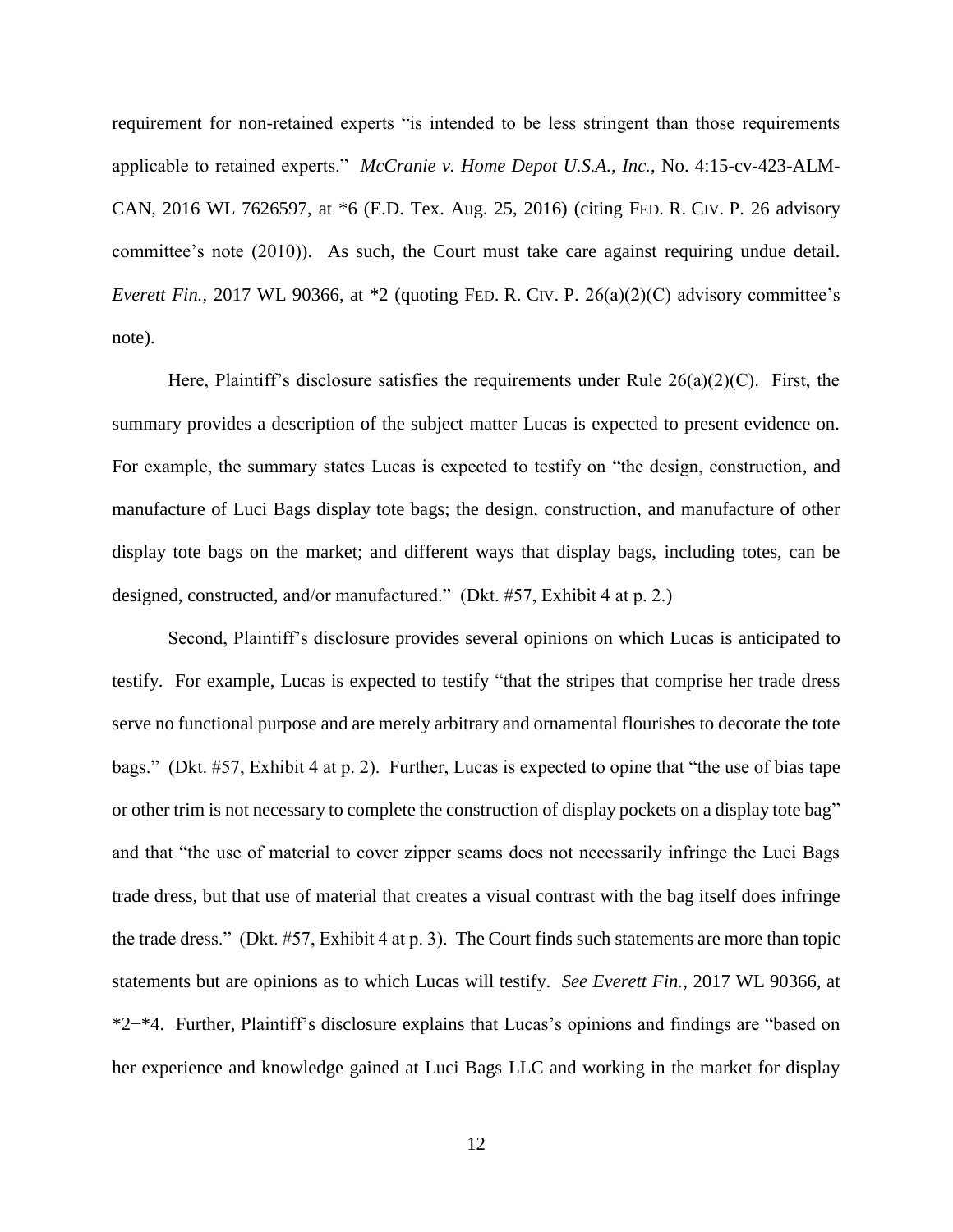tote bags." (Dkt. #57, Exhibit 4 at p. 3). *See id.* at \*2 (holding the requirement of a summary may be satisfied by an abstract, abridgement, or compendium of the opinion and facts supporting the opinion).

Because Plaintiff's disclosure provides both the anticipated subject matter and a summary of opinions Lucas will testify on, it meets Rule  $26(a)(2)(C)$  requirements. As such, the Court finds Plaintiff's disclosure sufficient.

## **E. 403 Prejudice**

Defendant argues allowing Lucas, an interested party, to testify, without any factual basis or foundation as an expert, is unfairly prejudicial. Plaintiff contends to the extent Lucas's testimony is self-serving, Defendant has the ability to cross-examine Lucas and credibility is determined by the jury, not the Court.

"The [C]ourt may exclude relevant evidence if its probative value is substantially outweighed by a danger of one or more of the following: unfair prejudice, confusing the issues, misleading the jury, undue delay, wasting time, or needlessly presenting cumulative evidence." FED. R. EVID. 403. "[T]o warrant exclusion, the danger of unfair prejudice—on this ground or any other—must *substantially* outweigh the probative value of the evidence." *U.S. v. Fields*, 483 F.3d 313, 354 (5th Cir. 2007) (emphasis in original). "[T]he application of Rule 403 must be cautious and sparing. Its major function is limited to excluding matter of scant or cumulative probative force, dragged in by the heels for the sake of its prejudicial effect." *Id.* (citing *U.S. v. Pace*, 10 F.3d 1106, 1116 (5th Cir. 1993)).

Here, Defendant argues it is unfairly prejudiced if Lucas testifies because her opinions lack a factual foundation. As explained above, the Court finds Lucas's anticipated testimony is grounded in and limited to her experience and personal knowledge working for Luci Bags.